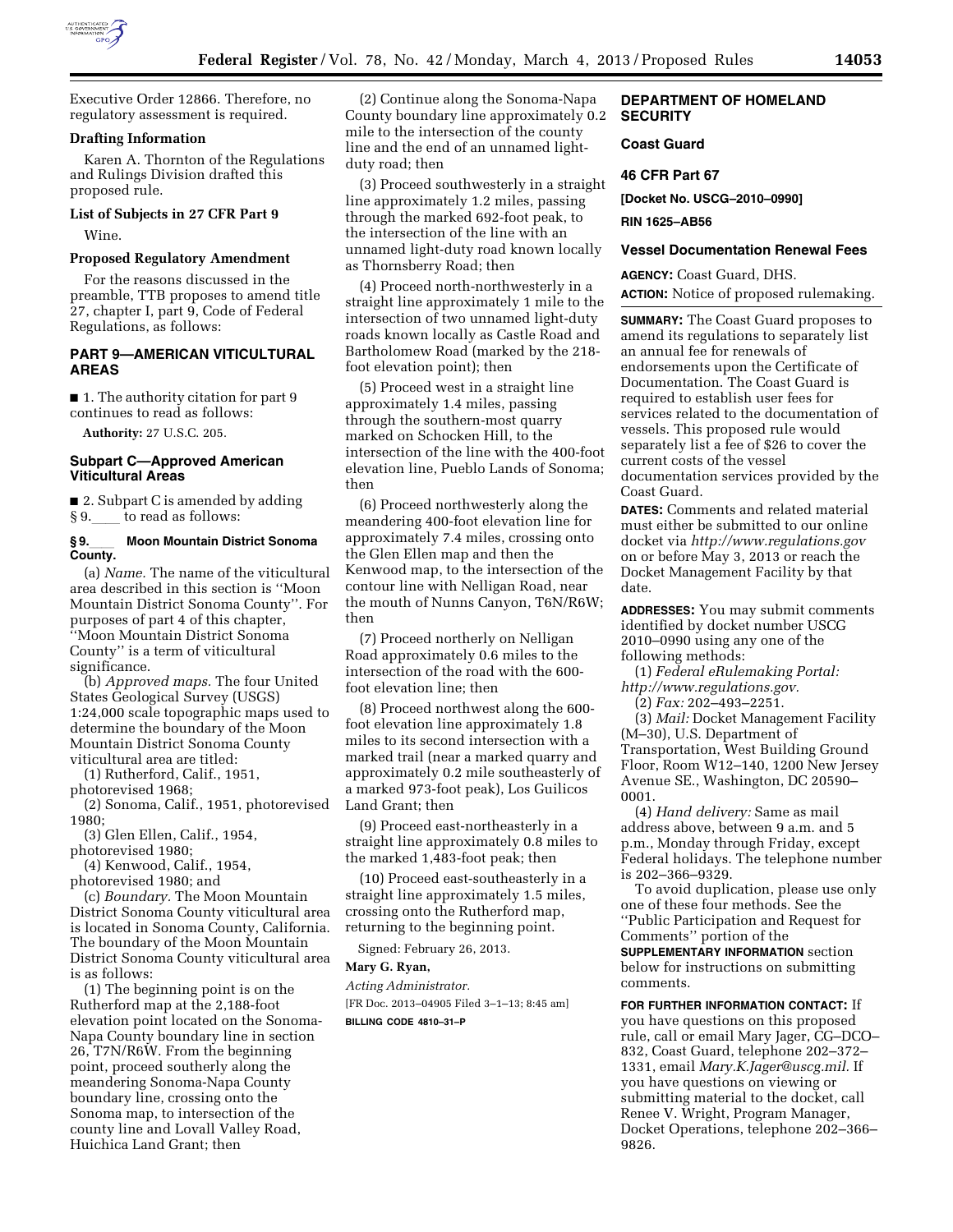# **SUPPLEMENTARY INFORMATION:**

# **Table of Contents for Preamble**

- I. Public Participation and Request for Comments
	- A. Submitting Comments
	- B. Viewing Comments and Documents
	- C. Privacy Act
	- D. Public Meeting
- II. Abbreviations
- III. Background
- IV. Discussion of Proposed Rule
- V. Regulatory Analyses
	- A. Regulatory Planning and Review
	- B. Small Entities
	- C. Assistance for Small Entities
	- D. Collection of Information
	- E. Federalism
	- F. Unfunded Mandates Reform Act
	- G. Taking of Private Property
	- H. Civil Justice Reform
	- I. Protection of Children
	- J. Indian Tribal Governments
	- K. Energy Effects
	- L. Technical Standards
	- M. Environment

# **I. Public Participation and Request for Comments**

We encourage you to participate in this rulemaking by submitting comments and related materials. All comments received will be posted without change to *[http://](http://www.regulations.gov) [www.regulations.gov](http://www.regulations.gov)* and will include any personal information you have provided.

#### *A. Submitting Comments*

If you submit a comment, please include the docket number for this rulemaking (USCG–2010–0990), indicate the specific section of this document to which each comment applies, and provide a reason for each suggestion or recommendation. You may submit your comments and material online or by fax, mail, or hand delivery, but please use only one of these means. We recommend that you include your name and a mailing address, an email address, or a phone number in the body of your document so that we can contact you if we have questions regarding your submission.

To submit your comment online, go to *<http://www.regulations.gov>* and type ''USCG–2010–0990'' in the ''Keyword'' box. If you submit your comments by mail or hand delivery, submit them in an unbound format, no larger than 81⁄2 by 11 inches, suitable for copying and electronic filing. If you submit comments by mail and would like to know that they reached us, please enclose a stamped, self-addressed postcard or envelope.

We will consider all comments and material received during the comment period and may change this proposed rule based on your comments.

# *B. Viewing Comments and Documents*

To view comments, as well as documents mentioned in this preamble as being available in the docket, go to *<http://www.regulations.gov>* and insert ''USCG–2010–0990'' in the ''Search'' box. Click ''Search.'' Click the ''Open Docket Folder'' in the ''Actions'' column. If you do not have access to the Internet, you may view the docket online by visiting the Docket Management Facility in Room W12–140 on the ground floor of the Department of Transportation West Building, 1200 New Jersey Avenue SE., Washington, DC 20590, between 9 a.m. and 5 p.m., Monday through Friday, except Federal holidays. We have an agreement with the Department of Transportation to use the Docket Management Facility.

#### *C. Privacy Act*

Anyone can search the electronic form of comments received into any of our dockets by the name of the individual submitting the comment (or signing the comment, if submitted on behalf of an association, business, labor union, etc.). You may review a Privacy Act notice regarding our public dockets in the January 17, 2008, issue of the **Federal Register** (73 FR 3316).

### *D. Public Meeting*

We do not now plan to hold a public meeting. But you may submit a request for one to the docket using one of the methods specified under **ADDRESSES**. In your request, explain why you believe a public meeting would be beneficial. If we determine that one would aid this rulemaking, we will hold one at a time and place announced by a later notice in the **Federal Register** (FR).

#### **II. Abbreviations**

- CFR Code of Federal Regulations<br>COD Certificate of Documentation
- Certificate of Documentation
- DHS Department of Homeland Security
- FR Federal Register
- MISLE Marine Safety Information Law Enforcement
- NEPA National Environmental Policy Act of 1969
- NTTAA National Technology Transfer and Advancement Act
- NVDC National Vessel Documentation Center
- OMB Office of Management and Budget § Section symbol
- SBA Small Business Administration
- U.S.C. United States Code

#### **III. Background**

The Omnibus Budget Reconciliation Act of 1990 (the ''Act'') (Pub. L. 101– 508, § 10401, Nov. 5, 1990, 104 Stat. 1388), codified at 46 U.S.C. 2110, requires that the Coast Guard establish user fees for Coast Guard vessel

documentation services. In establishing these fees, we are required to use the criteria found in 31 U.S.C. 9701, including, among other things, that the fees be fair, be based on the costs to the government, and reflect the value of the service or thing to the recipient, the public policy or interest served. See 31 U.S.C. 9701(b). We also set fees at an amount calculated to achieve recovery of the costs to the Federal Government of providing the service in a manner consistent with the general user charges principles set forth in OMB Circular A– 25. Under that OMB Circular, each recipient should pay a reasonable user charge for Federal Government services, resources, or goods from which he or she derives a special benefit, at an amount sufficient for the Federal Government to recover the full costs of providing the service, resource, or good. See OMB Circular A–25, sec. 6(a)(2)(a).

We last promulgated our user fees for vessel documentation services on November 15, 1993 (58 FR 60256), found at 46 CFR part 67, subpart Y-Fees. The fees reflect the Coast Guard's program costs for 1993. Since then, these costs have increased. The existing fees do not cover the operating and overhead costs associated with our vessel documentation and recording activities under 46 U.S.C. chapters 121 and 313. This rule proposes to update those fees.

Specifically, this rule proposes to charge a separate annual fee for renewals of endorsements upon a Certificate of Documentation (COD). A COD is required for the operation of a vessel in certain trades, serves as evidence of vessel nationality, and permits a vessel to be subject to preferred mortgages. 46 CFR 67.1. The proposed COD renewal fee would more accurately reflect the Coast Guard's current operating and overhead costs associated with providing these discrete services. While we previously included the cost of providing annual COD renewals as part of its overhead costs, the fees collected in relation to these costs do not nearly cover our operating and overhead costs associated with providing annual COD renewal services. Therefore, the we to break out and separately charge an annual renewal fee (shown in Table 67.550-Fees) to cover the cost of providing the required annual COD renewal services.

The Coast Guard's fiscal year 2010 review of vessel documentation user charges, ''Vessel Documentation Biennial User Fee Review,'' is available in the docket where indicated under the ''Public Participation and Request for Comments'' section in this preamble. The Biennial User Fee Review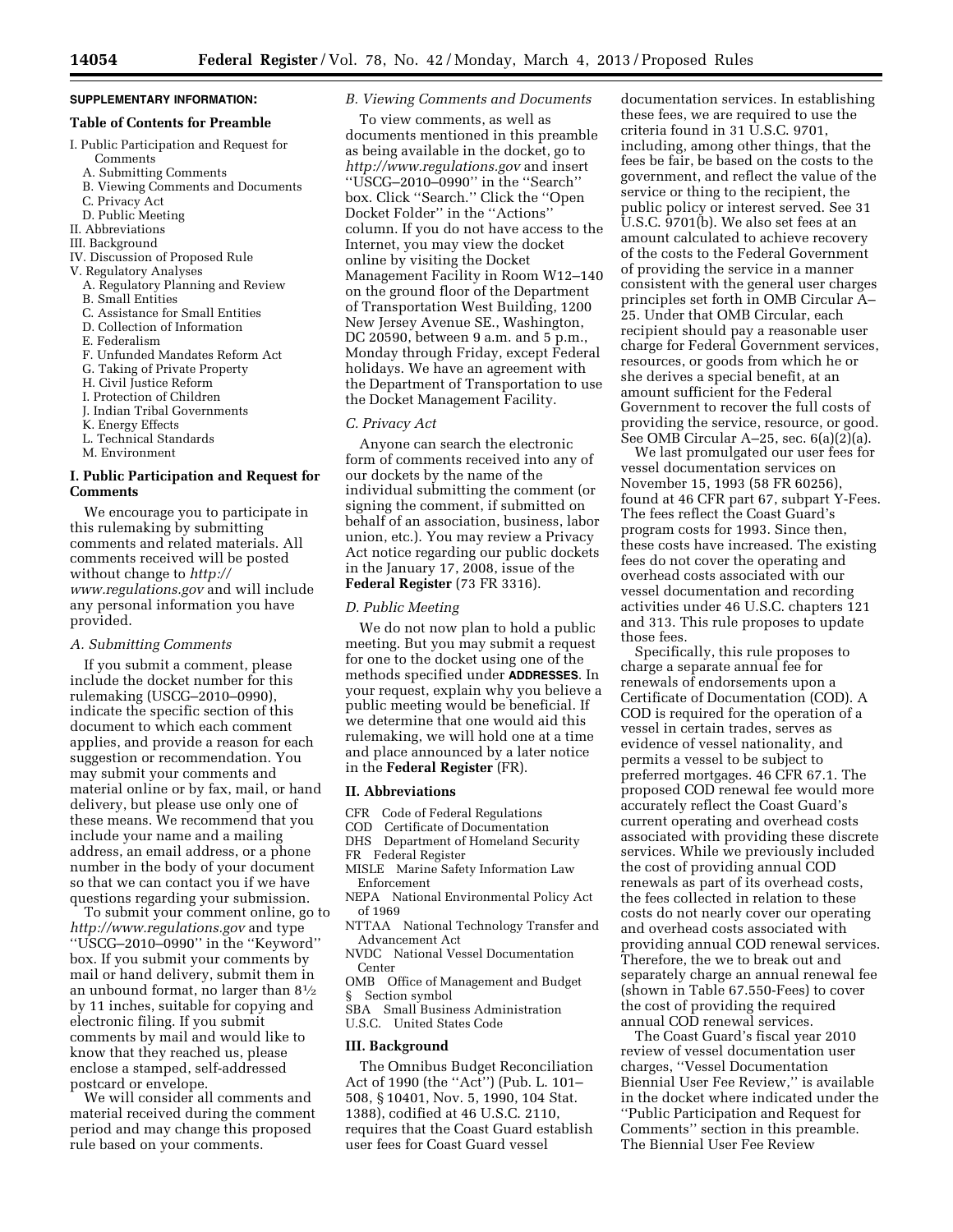recommended establishment of an annual fee for COD renewals. It also recommended establishment of a fee for resubmittals of requests for services such as applications, determinations, waivers, etc. We have elected not to pursue the latter recommendation at this time, but will consider this fee in future studies and possibly in future rulemaking actions.

Presently, we charge several other fees associated with vessel documentation and we anticipate that further review (as required by OMB Circular Number A– 25) of these fees and the cost of service will result in additional proposed adjustments to reflect changes in cost and provision of services. Any of these additional proposed adjustments would be the subject of a separate rulemaking.

### **IV. Discussion of Proposed Rule**

Through this proposed rule, the Coast Guard would revise 46 CFR 67.515 to provide for a \$26 fee for annual renewals of endorsements upon the COD and to explain that the late fee,

which is an existing fee, is in addition to the annual COD renewal fee. The proposed fee is less than the average annual fee charged by states for similar activities leading to vessel registration. Furthermore, the proposed fee is less than the annual fee for recreational vessels authorized by Congress for collection in 1993 and 1994. During those years, an annual fee for recreational vessels was instituted with fees ranging from \$35 to \$100. See Public Law 102–582, Title V, § 501(a), Nov. 2, 1992, 106 Stat. 4909.

We also propose removing and reserving paragraph (b) in 46 CFR 67.500, because it states that there is no fee for annual renewal of endorsements upon the COD. Lastly, we propose to amend the fee table in 46 CFR 67.550 to include the annual COD renewal fee.

We propose the annual COD renewal fee to increase collections by the amounts authorized so that the fees we charge would more accurately reflect the actual costs to the Coast Guard of providing the annual COD renewal

services. We estimate that this proposed fee would generate an additional \$6.1 million annually. The additional collections generated through the annual COD renewal fee should offset the costs of providing these services.

According to the Vessel Documentation Biennial User Fee Review, which can be found in the Docket for this rulemaking, the full cost of vessel documentation services for fiscal year 2009 was \$11.3 million, while total fees collected totaled \$5.3 million, as shown in Table 1. Fees are currently collected for 22 activities associated with vessel documentation that are listed in Table 67.550 of 46 CFR part 67. Currently, no separate fee is collected to cover the cost of processing annual COD renewals; that fee was included as overhead in other fees. The Biennial Review concluded that a minimal fee for annual COD renewals based on the full cost of providing that specific service would reliably decrease or eliminate the collections gap.

# TABLE 1—NVDC COSTS AND FEES COLLECTED, 2009

[In millions]

| Full cost | Fees collected | Renewal fees<br>collected | <b>Difference</b> |
|-----------|----------------|---------------------------|-------------------|
| (\$11.30) | \$5.30         | \$0.00                    | (\$6.00)          |

In 2011, we conducted a comprehensive study to more accurately calculate the costs involved with the annual COD renewal process. Our ''Full Cost Study for Renewal of Endorsements on Certificates of Documentation'' focuses on the cost of annual COD renewals, updates the cost figures, and includes costs for the additional activities required to process collections. The cost study is available in the docket where indicated under the ''Public Participation and Request for Comments'' section in the preamble.

The average number of annual renewals for 2006–2010 was 235,000. The renewals accounted for approximately 65,000 commercial and 200,000 recreational vessels documented by the Coast Guard in 2010. Under this proposed rule, we anticipate that the cost for processing annual COD renewals and their associated fees would be approximately \$6 million, as shown in Table 2. The full cost to provide the annual renewal service shown in Table 2 includes directly traced personnel costs

calculated from timed activities, allocated personnel costs based on costs associated with personnel directly involved and in supporting roles, and other costs such as operating and administrative costs, facilities, and information systems costs.

Since COD renewal and collection services are provided with enough frequency, a reliable estimate of the average time involved was calculated. Personnel cost is calculated based on an hourly rate that represents the cost per hour or part thereof per employee. The employee cost is based on hourly rates found in COMDTINST 7310.1M, Coast Guard Reimbursable Standard Rates, available at *[http://uscg.mil/directives/](http://uscg.mil/directives/ci/7000-7999/CI_7310_1M.PDF) [ci/7000-7999/CI](http://uscg.mil/directives/ci/7000-7999/CI_7310_1M.PDF)*\_*7310*\_*1M.PDF.* The National Vessel Documentation Center (NVDC) anticipates that the method for collecting fees will be similar to the current process for late renewals, with some additional activities for processing the payment (collections) in accordance with U.S. law and federal guidance.<sup>1</sup> The total annual cost to operate the NVDC annual COD renewal program

and collect fees is approximately \$6 million; the proposed fee reflects this cost, and should close the current gap identified in the Biennial Review.

To calculate the annual renewal fee, we divided the total annual costs associated with the renewal program by the average number of annual renewals. The directly traced personnel costs are for those activities that were included in a timed study. These activities represent a small, mostly automated portion of the full process. The allocated personnel costs are other direct and indirect personnel costs that could not be included in the time study due to complexity of activities. Some of this cost is based on additional steps necessary to process applications with payments, which, at least initially, will be a manual rather than automated process. Other costs are non-personnel operating and are also allocated costs. The allocated cost is based on a percent of standard personnel costs for positions based on relative volume of renewals produced. Table 2 shows these costs.

<sup>&</sup>lt;sup>1</sup>The Department of the Treasury publishes regulations and guidance for federal agency

management of receipts (31 CFR part 206 and the Treasury Financial Manual (*[www.fms.treas.gov/tfm/](http://www.fms.treas.gov/tfm/index.html)  [index.html](http://www.fms.treas.gov/tfm/index.html)*)).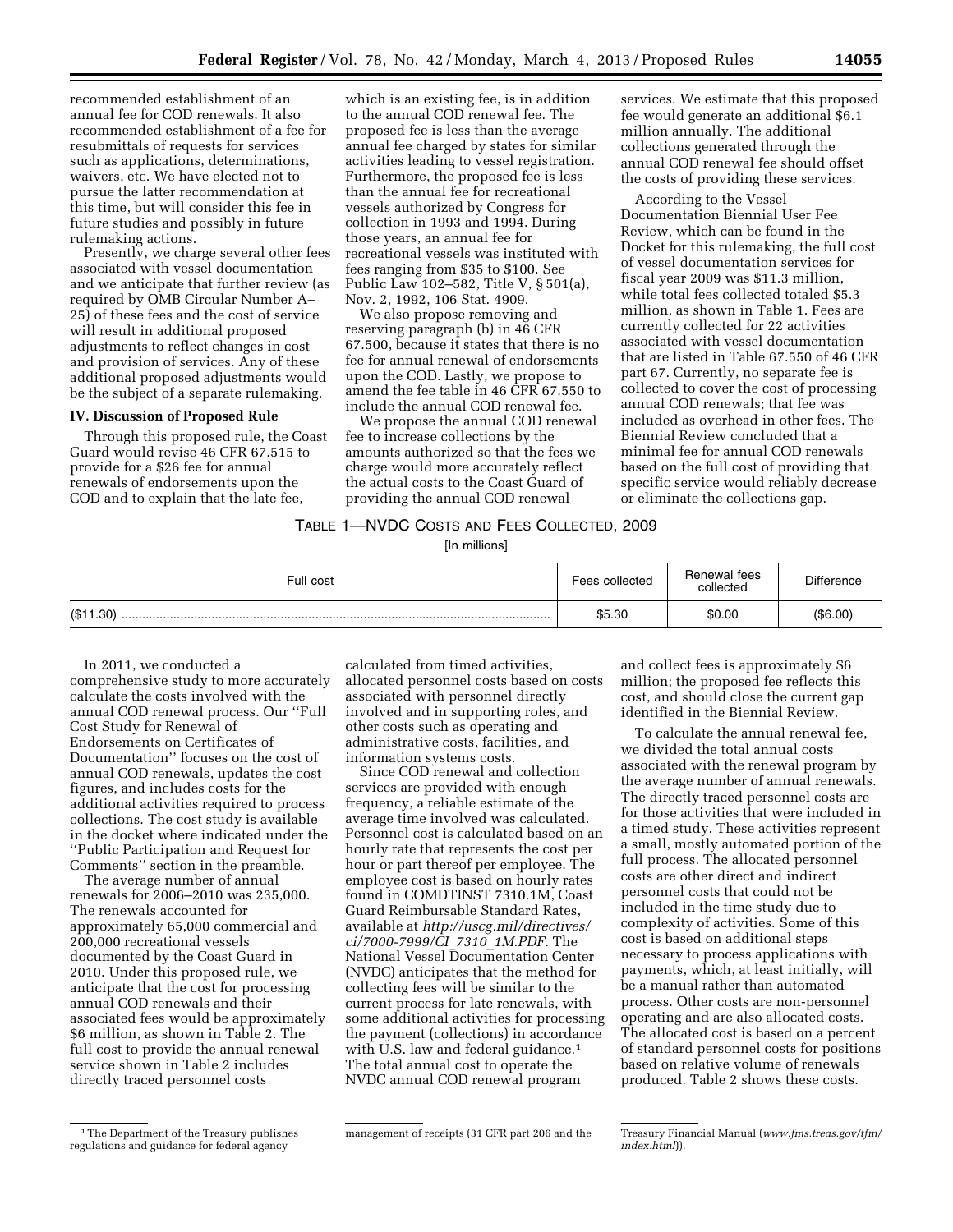| TABLE 2-COST INPUTS FOR RENEWAL FEE |  |  |
|-------------------------------------|--|--|
|                                     |  |  |

|       | Total cost  | Average<br>number of<br>renewals<br>per year | Cost per<br>renewal |
|-------|-------------|----------------------------------------------|---------------------|
|       | \$2,044,500 | 235,000                                      | \$8.70              |
|       | 1.695.799   | 235,000                                      | 7.21                |
|       | 2.157.209   | 235,000                                      | 9.17                |
| ™ota⊩ | 5.898.508   | 235.000                                      | 25.08               |

Note: These numbers may not total due to rounding.

This total cost to the Coast Guard is shown by the following equation: the total cost divided by the average number of renewals (\$5,898,508/235,000 CODs = \$25.08/COD), which results in an annual renewal fee of \$25.08, which is rounded up to the next dollar, \$26. This allows us to recover the full cost of providing this service.

When formulating this proposal, we also considered an alternate methodology to calculate the annual COD renewal fee. This alternative fee was derived from taking the average of the fees charged by each state on an annual basis. The average fee, on an annual basis, for the 50 states and the District of Columbia is approximately \$42. This average, multiplied by the number of annual renewals, yields a value of approximately \$10 million. Since the annual collections under this methodology would exceed the cost of providing the service, and full cost results provided a more reasonable fee, we rejected this alternative.

### **V. Regulatory Analyses**

We developed this proposed rule after considering numerous statutes and executive orders related to rulemaking. Below, we summarize our analyses

based on 14 of these statutes or executive orders.

# *A. Regulatory Planning and Review*

Executive Orders 12866 (''Regulatory Planning and Review'') and 13563 (''Improving Regulation and Regulatory Review'') direct agencies to assess the costs and benefits of available regulatory alternatives and, if regulation is necessary, to select regulatory approaches that maximize net benefits (including potential economic, environmental, public health and safety effects, distributive impacts, and equity). Executive Order 13563 emphasizes the importance of quantifying both costs and benefits, of reducing costs, of harmonizing rules, and of promoting flexibility. Two additional executive orders were recently published to promote the goals of Executive Order 13563: Executive Orders 13609 (''Promoting International Regulatory Cooperation'') and 13610 (''Indentifying and Reducing Regulatory Burdens''). Executive Order 13609 targets international regulatory cooperation to reduce, eliminate, or prevent unnecessary differences in regulatory requirements. Executive Order 13610 aims to modernize the

regulatory systems and to reduce unjustified regulatory burdens and costs on the public.

Initially, this proposed rule had been designated a ''significant regulatory action,'' although not economically significant, under section 3(f) of Executive Order 12866. Accordingly, the NPRM was reviewed by the Office of Management and Budget. However, upon review, the Office of Managagement and Budget determined that this NPRM is not a significant regulatory action under section 3(f) of Executive Order 12866, ''Regulatory Planning and Review,'' as supplemented by Executive Order 13563, ''Improving Regulation and Regulatory Review,'' and does not require an assessment of potential costs and benefits under section 6(a)(3) of that Order. Nonetheless, we developed an analysis of the costs and benefits of the proposed rule to ascertain its probable impacts on industry.

The cost outlined in this proposed rule would represent a transfer payment from the public to the government to offset the costs to the U.S. Coast Guard to provide COD renewal services. The following table summarizes the costs and benefits of this proposed rule.

| TABLE 3—COSTS AND BENEFITS OF THE PROPOSED RULE |  |
|-------------------------------------------------|--|
|-------------------------------------------------|--|

| Categorv                                                                                                                                                                      | Estimate (millions)                                                                                                                                                                      |  |  |
|-------------------------------------------------------------------------------------------------------------------------------------------------------------------------------|------------------------------------------------------------------------------------------------------------------------------------------------------------------------------------------|--|--|
| <b>Costs (Transfer Payments)</b>                                                                                                                                              |                                                                                                                                                                                          |  |  |
| Annual Monetized Costs (undiscounted rounded values)<br>10-year Present Value Monetized Costs (rounded values, 7% discount   42.9<br>rate, discounting begins in first year). | \$6.1                                                                                                                                                                                    |  |  |
|                                                                                                                                                                               | <b>Benefits</b>                                                                                                                                                                          |  |  |
|                                                                                                                                                                               | This proposal would allow the Federal Government to recoup its costs<br>for administering COD renewals, enabling the Coast Guard to con-<br>tinue offering these services to the public. |  |  |

As discussed above, this proposed rule would require an annual renewal fee for all endorsements on the CODs. This fee, which is based on the costs that the Federal Government currently incurs to process renewals, along with additional costs due to increased need in labor and capital costs, would cost each vessel owner \$26 per renewal.

The renewal fee that would be charged to the public under this proposed rule is based on the full cost to the Federal Government to provide this service. The renewal fee would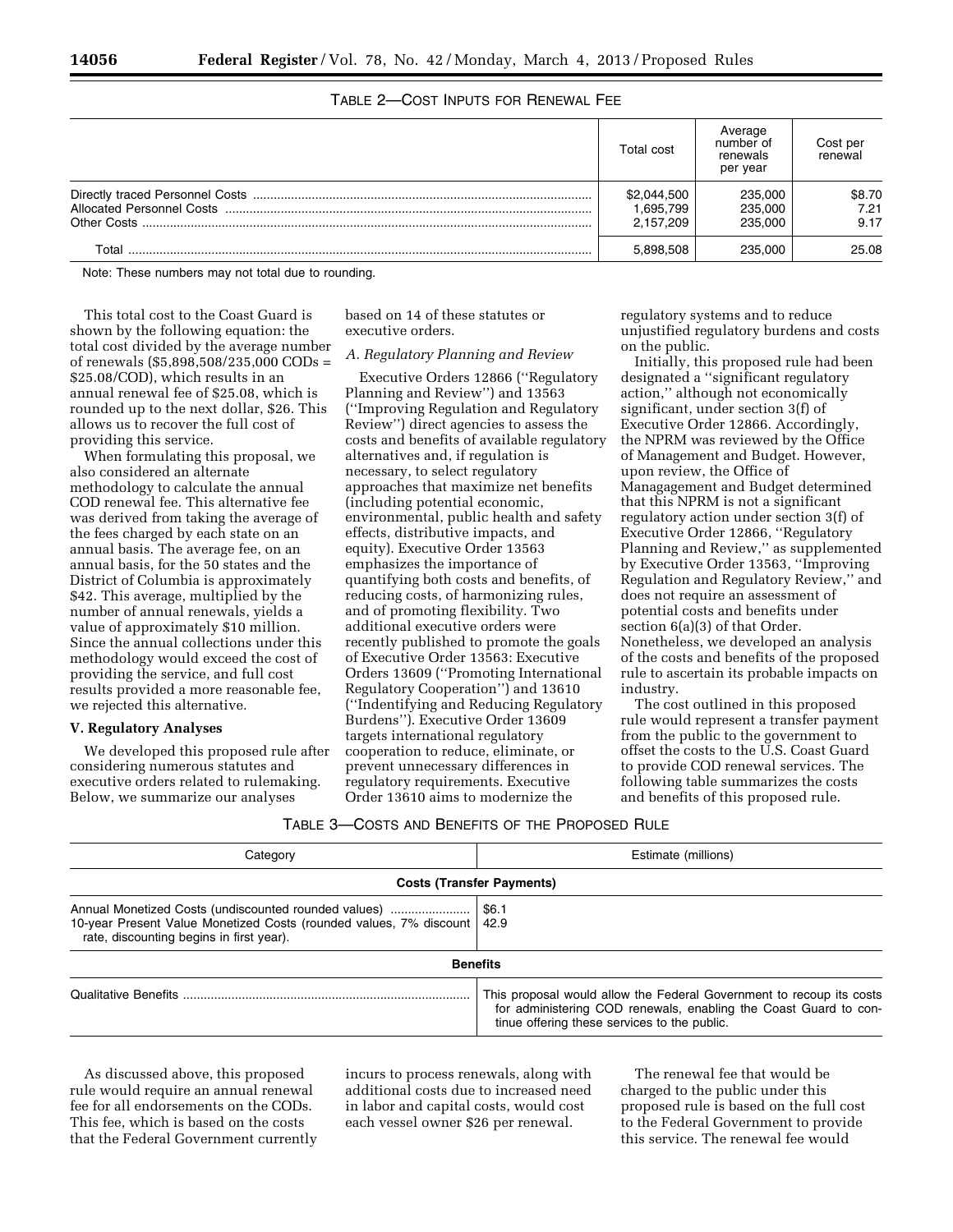allow the Federal Government to recoup those costs. The purpose of the renewal fee is to ensure that this service is selfsustaining. As such, the renewal fee would be determined by dividing the full, annual cost of providing the service by the average number of renewals over the past 5 years. The full, annual cost of providing this service includes all current costs, such as labor, capital, and overhead, plus additional labor and capital costs that will be required to process the additional fees collected. The following figure summarizes the annual cost estimate of the proposed

# **Figure 1. Total Annual Costs (Undiscounted)**

Total Annual Proposed Cost = Renewal Fee × Average Number of Annual Renewals =  $$6.1$  Million =  $$26 \times$ 235,000 renewals.2

rule. See the ''Discussion of Proposed Rule'' section and Table 2 for more detail on the data used for this estimate.

The benefit of this proposed rule is to allow the Federal Government to recoup its costs for administering COD renewals, enabling the Coast Guard to continue offering these services to the public.

# *B. Small Entities*

Under the Regulatory Flexibility Act (5 U.S.C. 601–612), we have considered whether this proposed rule would have a significant economic impact on a substantial number of small entities. The term ''small entities'' comprises small businesses, not-for-profit organizations that are independently owned and operated and are not

dominant in their fields, and governmental jurisdictions with populations of less than 50,000.

For this proposed rule, we reviewed size and ownership data of affected entities by using data provided by the NVDC and public and proprietary data sources for company revenue and employee size data. We determined that there are approximately 18,164 entities owning 65,534 commercial vessels that would be impacted by this proposed rule.3 These entities include businesses and government jurisdictions. The remaining vessel population is comprised of recreational vessels that are not included in this initial regulatory flexibility analysis because these vessels are owned by individuals and individuals are not considered to be small entities for the purpose of the Regulatory Flexibility Act.

To conduct our analysis, we chose a random sample of 400 affected entities.4 We were able to find revenue or employee size data for 88 of these entities using Web sites, such as MANTA and ReferenceUSA. This included 83 businesses and five government jurisdictions. We did not find any small not-for-profit organizations that are independently owned and operated and are not dominant in their fields.

To determine the size of the 83 businesses with available revenue or employee size data, we used the North American Industry Classification System (NAICS) codes to identify the line of business for the entities in our sample and compared the data found to

the small business size standards determined by the Small Business Administration (SBA).<sup>5</sup> Of the entities with data, 70 are considered small by SBA size standards and 13 exceeded SBA size standards for small businesses. We also assume that those entities without data available are small.

To determine the size of the five affected government jurisdictions, we used the definition from the Regulatory Flexibility Act § 601(5), which classifies small government jurisdictions as jurisdictions with a population of less than 50,000. Of the five government jurisdictions, one has a population of less than 50,000, and would therefore be considered small.

As such, we estimate that more than 95 percent of all entities that would be affected by this proposed rule are small entities. We do not anticipate a significant economic impact to these small entities as a result of this proposed rule. This proposed rule would require that all entities renewing the endorsements on their COD pay an annual renewal fee of \$26 per documented vessel. This proposed rule impacts a diverse set of industry sectors with a wide range of fleet sizes and revenues. Table 4 provides example data for three affected small businesses that represent the upper, lower, and median values for revenue, fleet size, and cost found within the sample population. Our research shows that those entities with the largest fleets, as thus a greater incurred cost, also have the highest reported revenue in our sample.

#### TABLE 4—EXAMPLE REVENUE, VESSEL COUNT, AND COST FOR THREE AFFECTED SMALL ENTITIES

| Category                                                                                                | Small entity representing | Small entity representing | Small entity representing |
|---------------------------------------------------------------------------------------------------------|---------------------------|---------------------------|---------------------------|
|                                                                                                         | lower bound               | median                    | upper bound               |
| Percent Impact of Renewal Fees on Revenues  Less than 0.2%    Less than 0.02%    Approximately 0.0013%. |                           |                           | \$156.                    |

\*Note: The small entity with this revenue is classified under NAICS 336611, Ship Building and Repairing, and has an SBA size standard of 1,000 employees. This means entities in this industry with 1,000 or fewer employees would be considered small. This entity has 54 employees and was determined small even though its annual revenues are \$12 million.

By multiplying the renewal fee by the number of documented vessels owned by each entity analyzed from our sample, we were able to calculate the cost per entity from this proposed rule. We then used that cost to determine a percentage of revenue impact on the

entity by dividing the total cost per entity by the revenue. This analysis showed that the impact from this proposed rule would be less than 1 percent of annual revenue for small businesses in the sample.

The one small government jurisdiction in our sample operated

three vessels that would require COD renewals for a total of \$78 in annual COD renewal fees. Given that the cost to this small government jurisdiction is only \$78, we expect this proposed rule would not cause a significant economic impact.

<sup>2</sup> Value may not total due to rounding. 3 Data provided by the National Vessel

Documentation Center.

<sup>4</sup>A sample size of 400 provides a 95 percent confidence level at a confidence interval of 5.

<sup>5</sup>SBA has established a Table of Small Business Size Standards, which is matched to the North American Industry Classification System (NAICS) industries. A size standard, which is usually stated in number of employees or average annual receipts

<sup>(&#</sup>x27;'revenues''), represents the largest size that a business (including its subsidiaries and affiliates) may be to remain classified as a small business for SBA and Federal contracting programs. See *[http://www.sba.gov/size.](http://www.sba.gov/size)*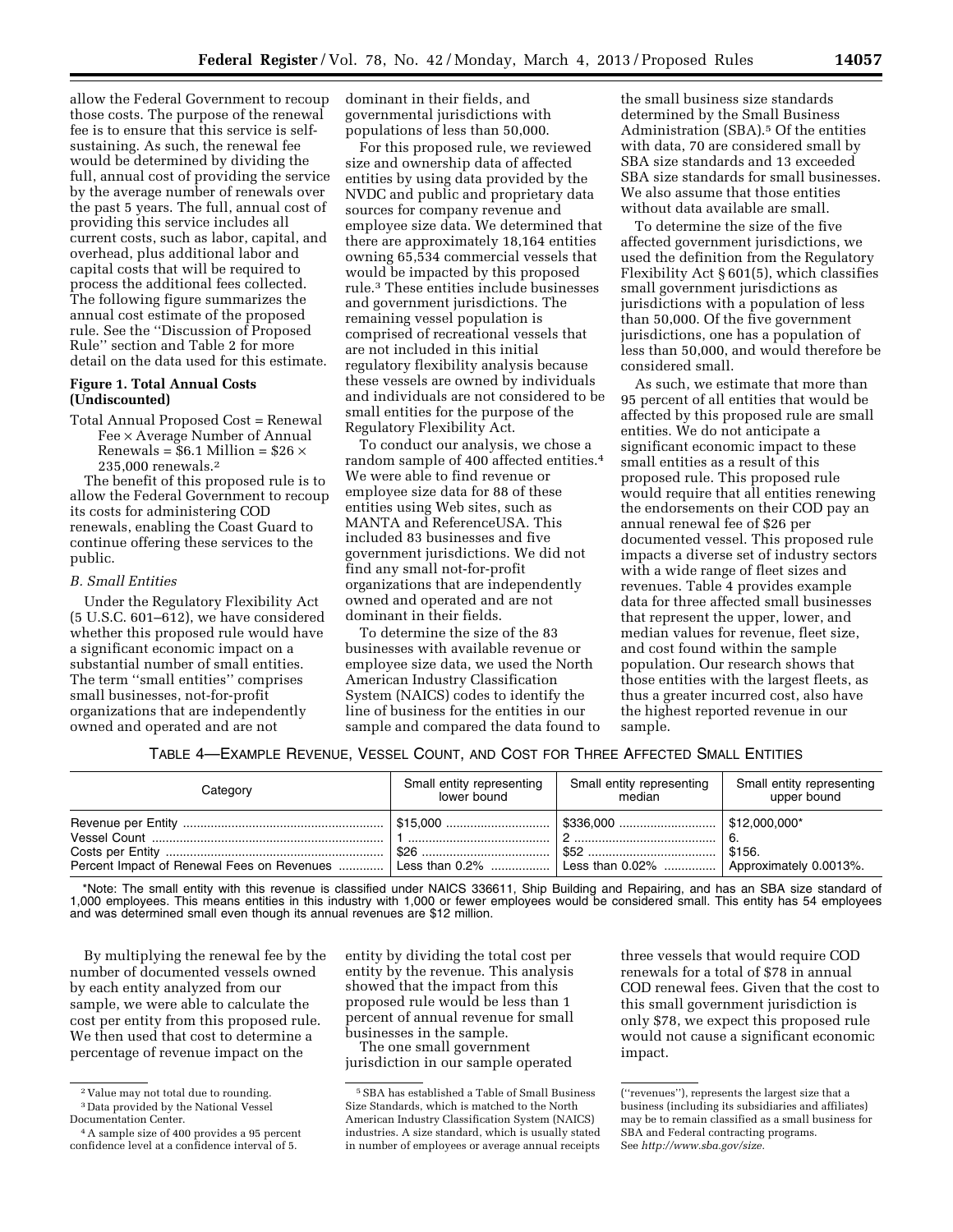Therefore, the Coast Guard certifies under 5 U.S.C. 605(b) that this proposed rule would not have a significant economic impact on a substantial number of small entities. If you think that your business, organization, or governmental jurisdiction qualifies as a small entity and that this rule would have a significant economic impact on it, please submit a comment to the Docket Management Facility at the address under **ADDRESSES**. In your comment, explain why you think it qualifies and how and to what degree this rule would economically affect it.

# *C. Assistance for Small Entities*

Under section 213(a) of the Small Business Regulatory Enforcement Fairness Act of 1996 (Pub. L. 104–121), we want to assist small entities in understanding this proposed rule so that they can better evaluate its effects on them and participate in the rulemaking. If the proposed rule would affect your small business, organization, or governmental jurisdiction and you have questions concerning its provisions or options for compliance, please consult Mary Jager, CG–DCO–832, Coast Guard; telephone 202–372–1331, email *[Mary.K.Jager@uscg.mil.](mailto:Mary.K.Jager@uscg.mil)* The Coast Guard will not retaliate against small entities that question or complain about this rule or any policy or action of the Coast Guard.

### *D. Collection of Information*

This proposed rule calls for no new collection of information under the Paperwork Reduction Act of 1995 (44 U.S.C. 3501–3520).

### *E. Federalism*

A rule has implications for federalism under Executive Order 13132, Federalism, if it has a substantial direct effect on state or local governments and would either preempt state law or impose a substantial direct cost of compliance on them. We have analyzed this proposed rule under that Order and have determined that it does not have implications for federalism.

#### *F. Unfunded Mandates Reform Act*

The Unfunded Mandates Reform Act of 1995 (2 U.S.C. 1531–1538) requires Federal agencies to assess the effects of their discretionary regulatory actions. In particular, the Act addresses actions that may result in the expenditure by a state, local, or tribal government, in the aggregate, or by the private sector of \$100,000,000 (adjusted for inflation) or more in any one year. Though this proposed rule would not result in such an expenditure, we do discuss the

effects of this rule elsewhere in this preamble.

### *G. Taking of Private Property*

This proposed rule would not cause a taking of private property or otherwise have taking implications under Executive Order 12630, Governmental Actions and Interference with Constitutionally Protected Property Rights.

# *H. Civil Justice Reform*

This proposed rule meets applicable standards in sections 3(a) and 3(b)(2) of Executive Order 12988, Civil Justice Reform, to minimize litigation, eliminate ambiguity, and reduce burden.

# *I. Protection of Children*

We have analyzed this proposed rule under Executive Order 13045, Protection of Children from Environmental Health Risks and Safety Risks. This proposed rule is not an economically significant rule and would not create an environmental risk to health or risk to safety that might disproportionately affect children.

# *J. Indian Tribal Governments*

To determine whether the proposed rule would have an impact on any Indian tribal governments, we queried Marine Safety Information Law Enforcement (MISLE) to obtain a list of vessels potentially owned by Indian tribes. We discovered that there are approximately six different tribes with nine vessels that are documented. There are a very small number of vessels per tribe and we do not believe that the proposed rule would have a substantial impact on any of the tribes. Consequently, we have initially determined that this proposed rule does not have tribal implications under Executive Order 13175, Consultation and Coordination with Indian Tribal Governments, because it would not have a substantial direct effect on one or more Indian tribes, on the relationship between the Federal Government and Indian tribes, or on the distribution of power and responsibilities between the Federal Government and Indian tribes.

The Coast Guard recognizes the treaty rights of Native American Tribes. Moreover, the Coast Guard is committed to working with Tribal Governments to develop rules and to mitigate tribal concerns. Indian Tribes that have questions concerning the provisions of this proposed rule or believe that our initial determination is incorrect are encouraged to submit information to the docket for review and consideration.

# *K. Energy Effects*

We have analyzed this proposed rule under Executive Order 13211, Actions Concerning Regulations That Significantly Affect Energy Supply, Distribution, or Use. We have determined that it is not a ''significant energy action'' under that order. Though it is a ''significant regulatory action'' under Executive Order 12866, it is not likely to have a significant adverse effect on the supply, distribution, or use of energy. The Administrator of the Office of Information and Regulatory Affairs has not designated it as a significant energy action. Therefore, it does not require a Statement of Energy Effects under Executive Order 13211.

# *L. Technical Standards*

The National Technology Transfer and Advancement Act (NTTAA) (15 U.S.C. 272 note) directs agencies to use voluntary consensus standards in their regulatory activities unless the agency provides Congress, through the Office of Management and Budget, with an explanation of why using these standards would be inconsistent with applicable law or otherwise impractical. Voluntary consensus standards are technical standards (e.g., specifications of materials, performance, design, or operation; test methods; sampling procedures; and related management systems practices) that are developed or adopted by voluntary consensus standards bodies.

This proposed rule does not use technical standards. Therefore, we did not consider the use of voluntary consensus standards.

### *M. Environment*

We have analyzed this proposed rule under Department of Homeland Security Management Directive 023–01 and Commandant Instruction M16475.lD, which guide the Coast Guard in complying with the National Environmental Policy Act of 1969 (NEPA)(42 U.S.C. 4321–4370f), and have made a preliminary determination that this action is one of a category of actions that do not individually or cumulatively have a significant effect on the human environment. A preliminary environmental analysis checklist supporting this determination is available in the docket where indicated under the ''Public Participation and Request for Comments'' section of this preamble. This proposed rule involves a new annual fee for renewals of endorsements upon the COD and falls under paragraph 34(a) of the Coast Guard's NEPA Implementing Procedures and Policy for Considering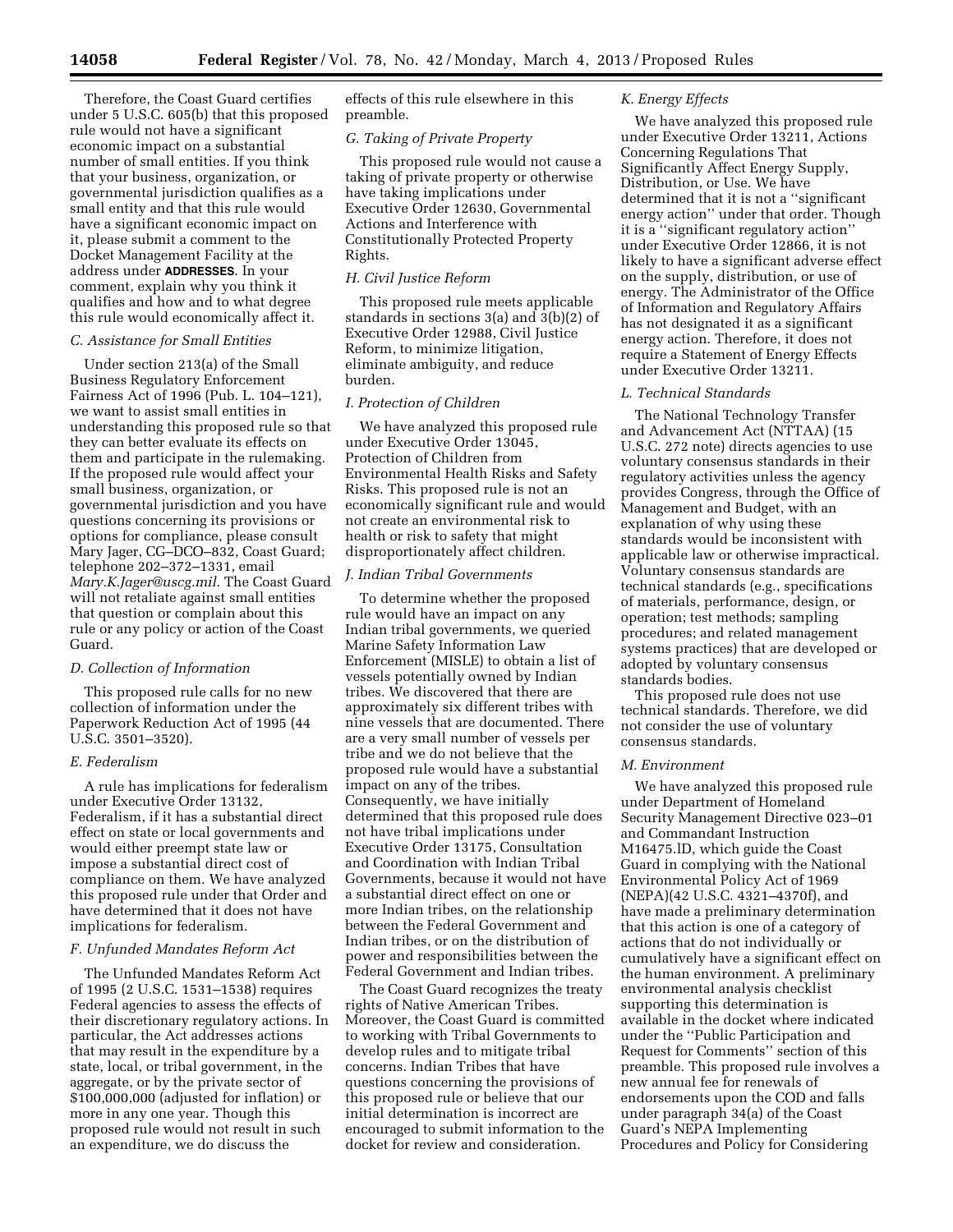Environmental Impacts, COMDTINST M16475.1D. We seek any comments or information that may lead to the discovery of a significant environmental impact from this proposed rule.

### **List of Subjects in 46 CFR Part 67**

Reporting and recordkeeping requirements, Vessels.

For the reasons discussed in the preamble, the Coast Guard proposes to amend 46 CFR part 67 as follows:

# **PART 67—DOCUMENTATION OF VESSELS**

■ 1. The authority citation for 46 CFR part 67 continues to read as follows:

**Authority:** 14 U.S.C. 664; 31 U.S.C. 9701; 42 U.S.C. 9118; 46 U.S.C. 2103, 2107, 2110, 12106, 12120, 12122; 46 U.S.C. app. 841a, 876; Department of Homeland Security Delegation No. 0170.1.

# **§ 67.500 [Amended]**

■ 2. In § 67.500, remove and reserve paragraph (b).

■ 3. Revise § 67.515 to read as follows:

#### **§ 67.515 Application for renewal of endorsements.**

An application fee is charged for annual renewal of endorsements on Certificates of Documentation in accordance with subpart L of this part. ■ 4. Revise § 67.517 to read as follows:

# TABLE 67.550—FEES

by this subpart, including a renewal fee, a fee is charged for a late renewal in

In addition to any other fees required

**§ 67.517 Application for late renewal.** 

accordance with subpart L of this part. ■ 5. Revise Table 67.550 to read as

follows:

#### **§ 67.550 Fee table.**

\* \* \* \* \*

| Activity                                                                                                  | Reference      | Fee      |  |
|-----------------------------------------------------------------------------------------------------------|----------------|----------|--|
| Applications:                                                                                             |                |          |  |
|                                                                                                           | Subpart K      | \$133.00 |  |
|                                                                                                           |                | 84.00    |  |
|                                                                                                           |                | 84.00    |  |
|                                                                                                           |                | 50.00    |  |
| Approval of exchange of Certificate of Documentation requiring mortgagee consent<br>Trade endorsement(s): | do             | 24.00    |  |
|                                                                                                           | Subpart B      | 29.00    |  |
|                                                                                                           | 46 CFR part 68 | 29.00    |  |
|                                                                                                           |                | 12.00    |  |
|                                                                                                           |                | none     |  |
|                                                                                                           |                | none     |  |
| charged, resulting in a maximum endorsement fee of \$29.00                                                | Subpart L      | 15.00    |  |
|                                                                                                           | do             | 26.00    |  |
|                                                                                                           |                | 35.00    |  |
| Waivers:                                                                                                  |                |          |  |
|                                                                                                           | Subpart F      | 15.00    |  |
|                                                                                                           | Subpart E      | 15.00    |  |
| Miscellaneous applications:                                                                               |                |          |  |
|                                                                                                           | Subpart J      | 555.00   |  |
|                                                                                                           | Subpart M      | 166.00   |  |
|                                                                                                           |                | 450.00   |  |
| Filing and recording:                                                                                     |                |          |  |
|                                                                                                           | Subpart P      | 18.00    |  |
|                                                                                                           | Subpart Q      | 14.00    |  |
|                                                                                                           | Subpart R      | 18.00    |  |
| Certificate of compliance:                                                                                |                |          |  |
|                                                                                                           | 46 CFR part 68 | 55.00    |  |
| Miscellaneous:                                                                                            |                |          |  |
|                                                                                                           | Subpart T      | 25.00    |  |
|                                                                                                           | $\phi$         | 125.00   |  |
| Attachment for each additional vessel with same ownership and encumbrance data                            |                | 10.00    |  |
|                                                                                                           |                | (2)      |  |

<sup>1</sup> Per page.

2Fees will be calculated in accordance with 6 CFR Part 5, Subpart A.

3 Late renewal fee is in addition to the \$26.00 renewal fee.